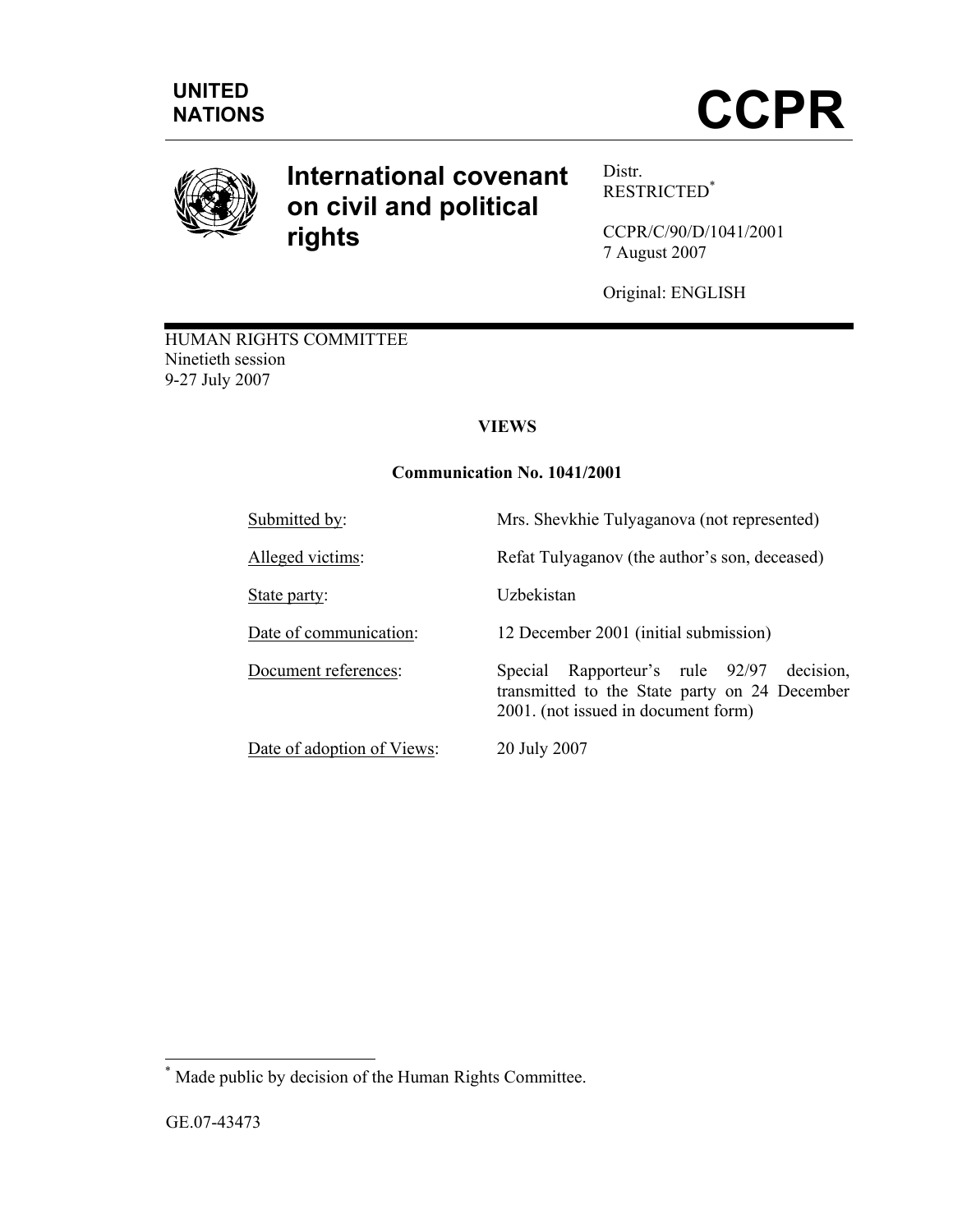*Subject matter:* Imposition of death sentence after unfair trial with and resort to torture during preliminary investigation.

 *Substantive issue:* Torture; unfair trial; arbitrary deprivation of life.

 *Procedural issues:* Evaluation of facts and evidence; substantiation of claim

 *Articles of the Covenant:* 6; 7; 9; 14; 15; 16

 *Article of the Optional Protocol:* 2

 On 20 July 2007 the Human Rights Committee adopted the annexed text as the Committee's Views, under article 5, paragraph 4, of the Optional Protocol in respect of communication No.1041/2001.

[ANNEX]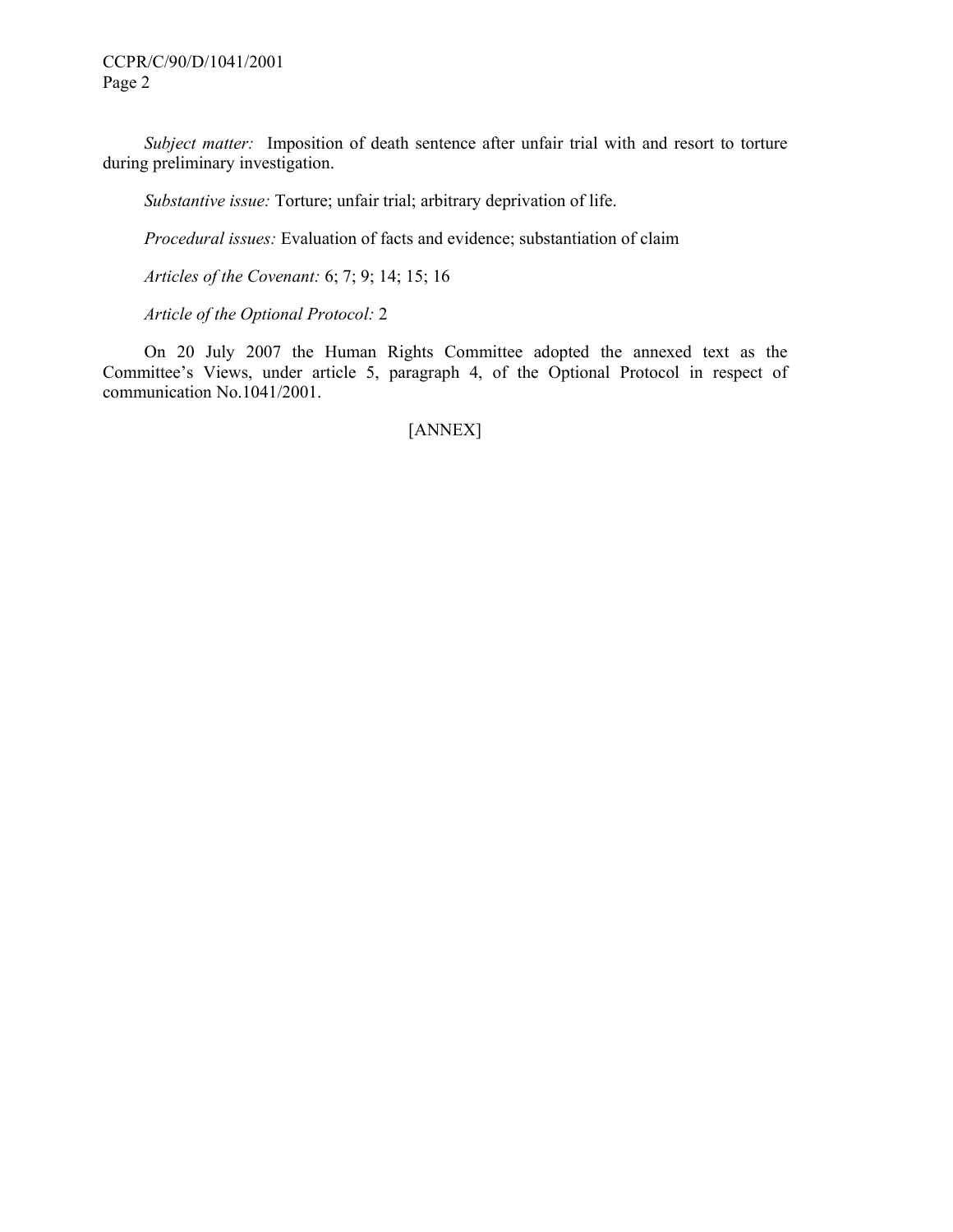#### **ANNEX**

Views of the Human Rights Committee under article 5, paragraph 4, of the Optional Protocol to the International Covenant on Civil and Political rights

Eighty-ninth session

concerning

#### **Communication No. 1041/2001\*\***

| Submitted by:          | Mrs. Shevkhie Tulyaganova (not represented)   |
|------------------------|-----------------------------------------------|
| Alleged victims:       | Refat Tulyaganov (the author's son, deceased) |
| State party:           | Uzbekistan                                    |
| Date of communication: | 12 December 2001 (initial submission)         |

 The Human Rights Committee, established under article 28 of the International Covenant on Civil and Political Rights,

Meeting on 20 July 2007,

 Having concluded its consideration of communication No. 1041/2001, submitted to the Human Rights Committee on behalf of Mr. Refat Tulyaganov, under the Optional Protocol to the International Covenant on Civil and Political Rights,

 Having taken into account all written information made available to it by the author of the communication, and the State party,

Adopts the following:

 $\overline{a}$ 

# **Views under article 5, paragraph 4, of the Optional Protocol**

1.1 The author is Mrs. Shevkhie Tulyaganova, an Uzbek national born in 1955. She submits the communication on behalf of her son, Refat Tulyaganov (executed), who at the time of submission of the communication was awaiting execution following a death sentence imposed by the Tashkent City Court on 5 July 2001. She claims that her son is a victim of violations by Uzbekistan of his rights under article 6; article 9; article 14; article 15; and article 16, of the Covenant. She is unrepresented.

<sup>\*\*</sup> The following members of the Committee participated in the examination of the present communication: Mr. Prafullachandra Natwarlal Bhagwati, Mr. Yuji Iwasawa, Mr. Edwin Johnson, Mr. Walter Kälin, Mr. Ahmed Tawfik Khalil, Ms. Zonke Zanele Majodina, Ms. Iulia Antoanella Motoc, Mr. Michael O'Flaherty, Ms. Elisabeth Palm, Mr. Rafael Rivas Posada, Sir Nigel Rodley, Mr. Ivan Shearer and Ms. Ruth Wedgwood.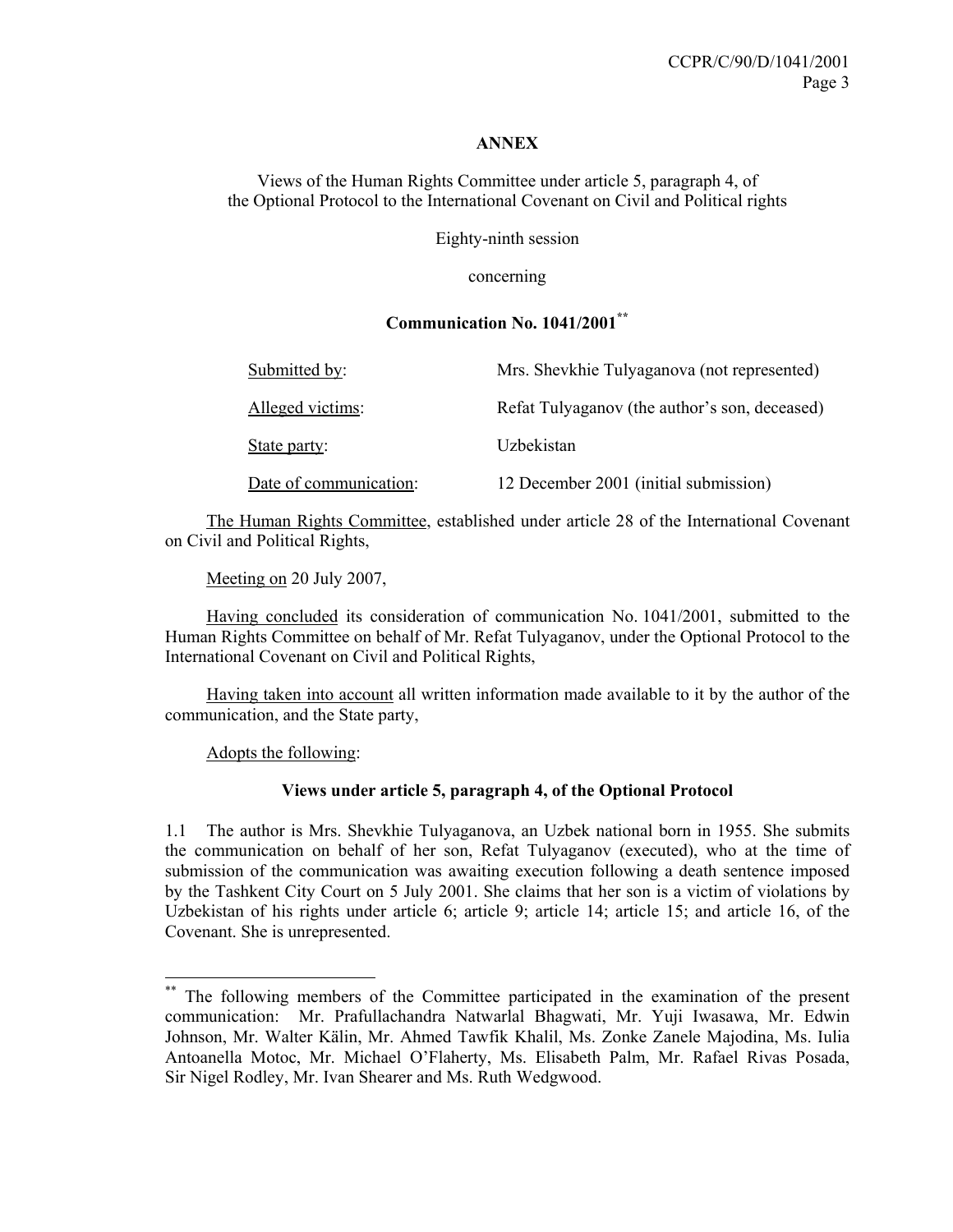1.2 When registering the communication on 24 December 2001, and pursuant to rule 92 of its rules of procedures, the Committee, acting through its Special Rapporteur on New Communications and Interim Measures, requested the State party not to carry out the author's son's execution while his case was under examination. On 27 September 2002, the author notified the Committee that she had been informed that her son was executed on 18 January 2002, despite the Committee's request<sup>1</sup>.

# **Factual background**

-

2.1 On 7 January 2001, Mr. Tulyaganov was arrested in Tashkent, together with two friends, Kim and Urinov, as a murder suspect. All three were accused of having planned and murdered, acting in an organised group, one Temur Salikhov, and attempted to murder two other persons, Ruslan Salikhov and Ruslan Fayzrakhmanov, early the same day. According to the investigators, the motive was that in 1998, Temur Salikhov (then Tulyaganov's and Kim's classmate) had testified against both the author's son and Kim to the effect that they had attacked a taxi driver and had stolen his money, on which basis they were sentenced to 8 and 9 years' imprisonment, respectively. After serving their prison terms, according to the investigators, they decided to punish Temur Salikhov<sup>2</sup>.

2.2 On 6 January 2001, late in the evening, the three went to a dancing bar in Tashkent. Temur Salikhov was in the bar. At around 5 a.m. on 7 January 2001, the bar closed. Tulayganov, Kim and Urunov stood outside, waiting for Salikhov to come out. When Salikhov left, he was accompanied by his brother and an acquaintance Fayzrakhmanov. The author's son and Kim asked Temur Salikhov to explain the motive for testifying against them in 1998. At some point, Tulyaganov and Salikhov began a fight and Salikhov's brother tried to separate them. Tulyaganov stabbed him with a knife, as he did with Temur Salikhov's acquaintance, and then stabbed Temur Salikhov three times in the thorax area. According to the author, her son only attempted to protect himself because he was attacked.

2.3 Temur Salikhov was brought to a hospital emergency ward but could not be revived. According to the forensic expert's conclusion, he died from blood loss. The author claims that his death was in fact due to the inadequate and untimely intervention by the personnel of the hospital.

2.4 On 5 July 2001, the Tashkent City Court found all three accused guilty of premeditated murder under aggravated circumstances, and attempted murders, and sentenced Tulyaganov to death, and the others to 18 and 20 years' prison terms respectively. On 21 August 2001, the appeal instance of the Tashkent City Court examined Tulyaganov's appeal and upheld the death

<sup>&</sup>lt;sup>1</sup> During its 76 session (October 2002), the Committee deplored the State party's failure to comply with the Committee's request for interim measures. The State party was asked to provide explanations for its conduct. The State party did not present any observations in this relation, in spite of two reminders to this effect (sent in 2004 and 2006)..

<sup>2</sup> Following the application to their cases of several Amnesty acts, the author's son and Kim were released in May 2000 and November 2000, respectively.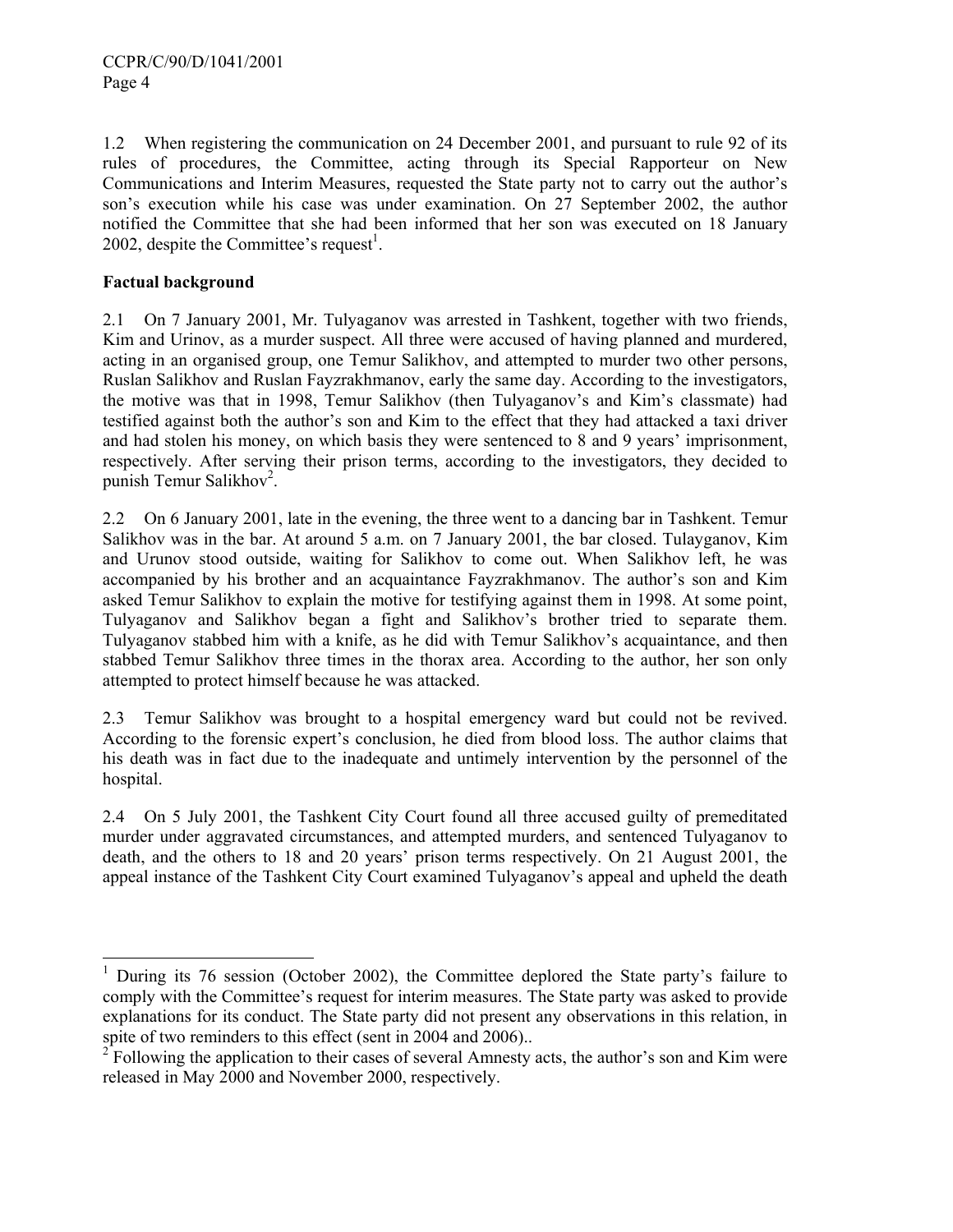sentence. The criminal case was subsequently examined by the Supreme Court, under supervisory proceedings<sup>3</sup>, and the alleged victim's death sentence was confirmed.

2.5 The author contends that immediately upon arrest, her son was beaten and tortured and forced to confess guilt, and that he was placed under "moral and psychological" pressure. According to a Ruling of the Supreme Court of 20 February 1996, the use of evidence obtained by illegal methods of investigation such as physical coercion or psychological pressure is not allowed. The author also claims that her son's lawyer submitted a request to the District Police Department to have her son examined by a medical doctor, so as to confirm that he was subjected to ill-treatment but the investigator in charge of the case refused to comply with the  $request<sup>4</sup>$ .

2.6 The author submits that the sentence of her son was particularly severe and unfounded. In substantiation, she submits the following:

a) The punishment handed down does not correspond to her son's personality. After he served his sentence of 1998, he started work, enrolled at University, and led a normal way of life. This was attested in writing by University authorities, his employer, and his neighbours.

b) The investigators and the court violated article 82 of the Uzbek Criminal Procedure Code<sup>5</sup>, because they failed to establish "the object of the crime, the nature and the size of the prejudice, the existence of a causal link between the circumstances characterising the personality of the accused and the injured party". The court did not take into account that the murder was not premeditated but was the result of the sudden deep emotion of her son, because of the injuries and the humiliation caused by Temur Salikhov. The author refers to a medical record in the criminal case file, which established that her son suffered from heavy bodily injuries.

c) Pursuant to the Ruling of the Supreme Court "On the court's practice in premeditated murders cases", the qualification, under article 97, part 2 (a) of the Criminal Code (CC), relates to situations of premeditated murder of two or more individuals, simultaneously, i.e. to circumstances different from the present case. Notwithstanding, the courts convicted her son under this provision.

d) Her son was also convicted under article 97, part 2 (c) (murder of a person in the state of helplessness), notwithstanding that it was not established whether during the fight T.S. ever reached this state. The author maintains that her son's conviction under article 97, paragraph 2 (d) CC (murder with intention to prevent an individual to accomplish his/her professional or public duty) is unfounded. The courts did not establish at what point in time the author's son decided to murder the persons accompanying Salikhov.

<sup>&</sup>lt;sup>3</sup> Proceedings that permit to challenge entered into force decisions, on issues of law.

<sup>&</sup>lt;sup>4</sup> The author submits a copy of a request for a Presidential pardon, where these allegations are presented. According to her, no reply was received.<br><sup>5</sup> "Basis for charging and sentencing".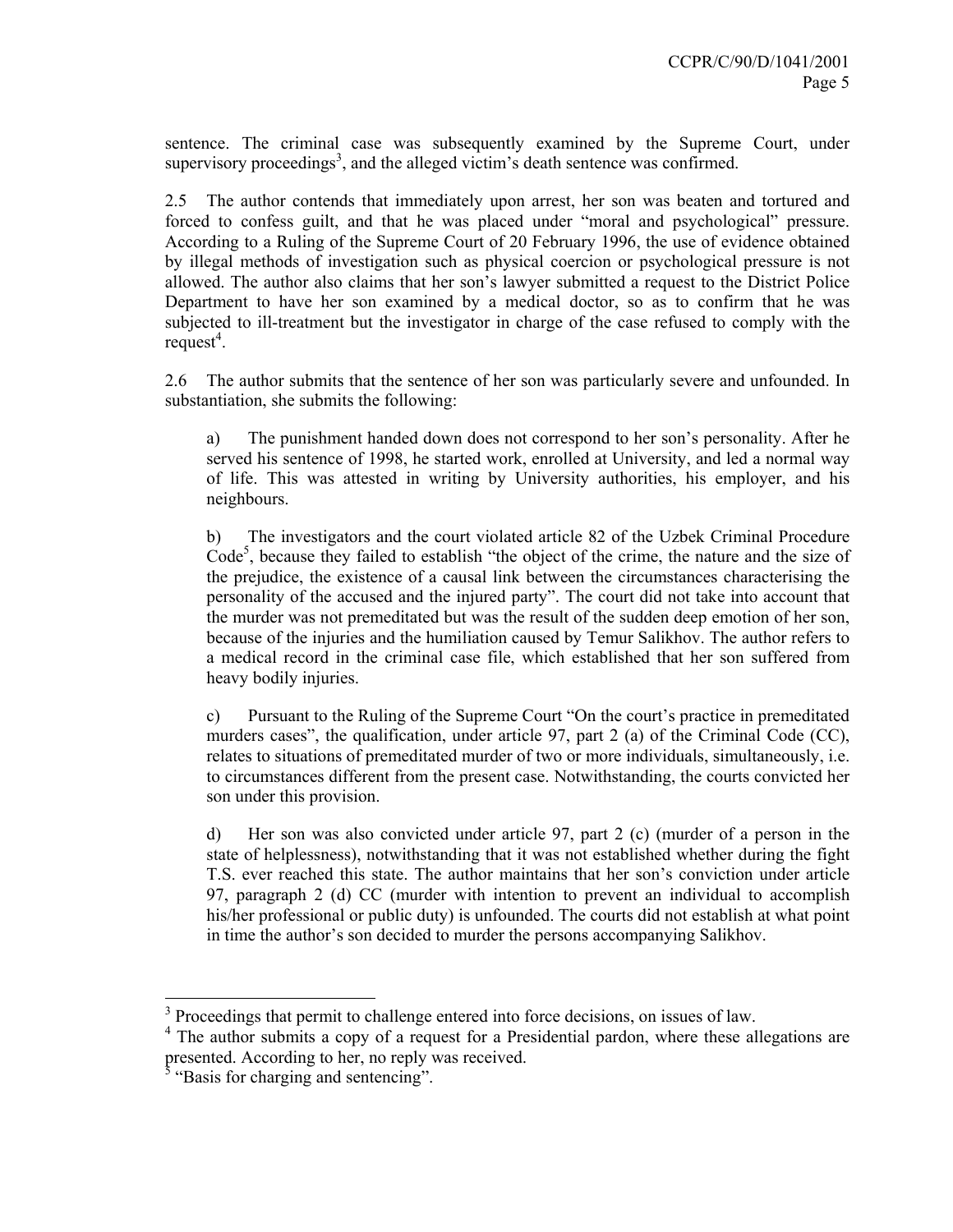e) Contrary to the requirements of an exhaustive examination of evidence in murder cases<sup>6</sup>, premeditation was not established in her son's case. Several witnesses testified that the meeting of 7 January was coincidental. The court's conclusion that the three coaccused followed a master plan was thus unfounded. The first instance court based its conclusions on 20 counts of evidence spelled out in the judgment, but it failed to establish that the murder was premeditated.

f) The courts qualified her son's acts inter alia under article 97, part 2 (g) CC (murder committed in a particular violent manner). "Particular violence" applies to situations where, prior to deprivation of life, the victim is subjected to torture or humiliating treatment and suffers particular pain. In the present case however, the murder took place in the presence of the victim's brother and an acquaintance. If the murder had been premeditated, Tulyaganov should have been certain that his plan would succeed. According to the author, this count was refuted by the evidence materials<sup>7</sup> in the case file.

g) During the initial stages of the trial, the author's son was intimidated and threatened in the court room by the victims' families. Salikhov's father publicly stated that he would ensure that before the end of the trial, Tulyaganov would be "raped". The same relatives also attacked the author herself. The presiding judge did not attempt to interrupt these incidents, and according to the author, this was because the court took the victims' side, thus failing in its duty of impartiality and objectivity. The author affirms that the evidence in the case was not examined fully and objectively, because both the investigation and the court trial were conducted in an accusatory manner.

h) The judgment of the Tashkent City Court was contrary to the Supreme Court's Ruling "On the court judgment" of 2 May 1997. The court found no mitigating circumstances in her son's case, which confirms the formalistic and biased nature of the court's motivation. The author notes that repentance of the criminal who has helped to elucidate a crime is a mitigating circumstance under Uzbek law. She recalls that in the context of her son's previous criminal punishment, he was released early for good conduct, and was characterised positively both at work any by his neighbours.

i) The crime was also imputable to the victims, given their prior conduct. The author affirms that the medical examination of her son and of the victims, reveal that it was not her son who started the fight. Thus, the acts of the Salikhov brothers and their acquaintance Fayzrakhmanov were wrongly qualified as self-defence and the criminal proceedings against them were wrongly terminated.

j) The motive for the murder was, according to the author, "invented" by an  $\mu$ investigator<sup>8</sup>.

-

<sup>&</sup>lt;sup>6</sup> The author refers to a Supreme Court Ruling « On the court practice in cases of premeditated murder ».

 $<sup>7</sup>$  The author however does not specify what materials concretely could exclude the qualification</sup> of her son's acts under the above mentioned provision of the Criminal Code.

<sup>&</sup>lt;sup>8</sup> No further explanation is given for this allegation.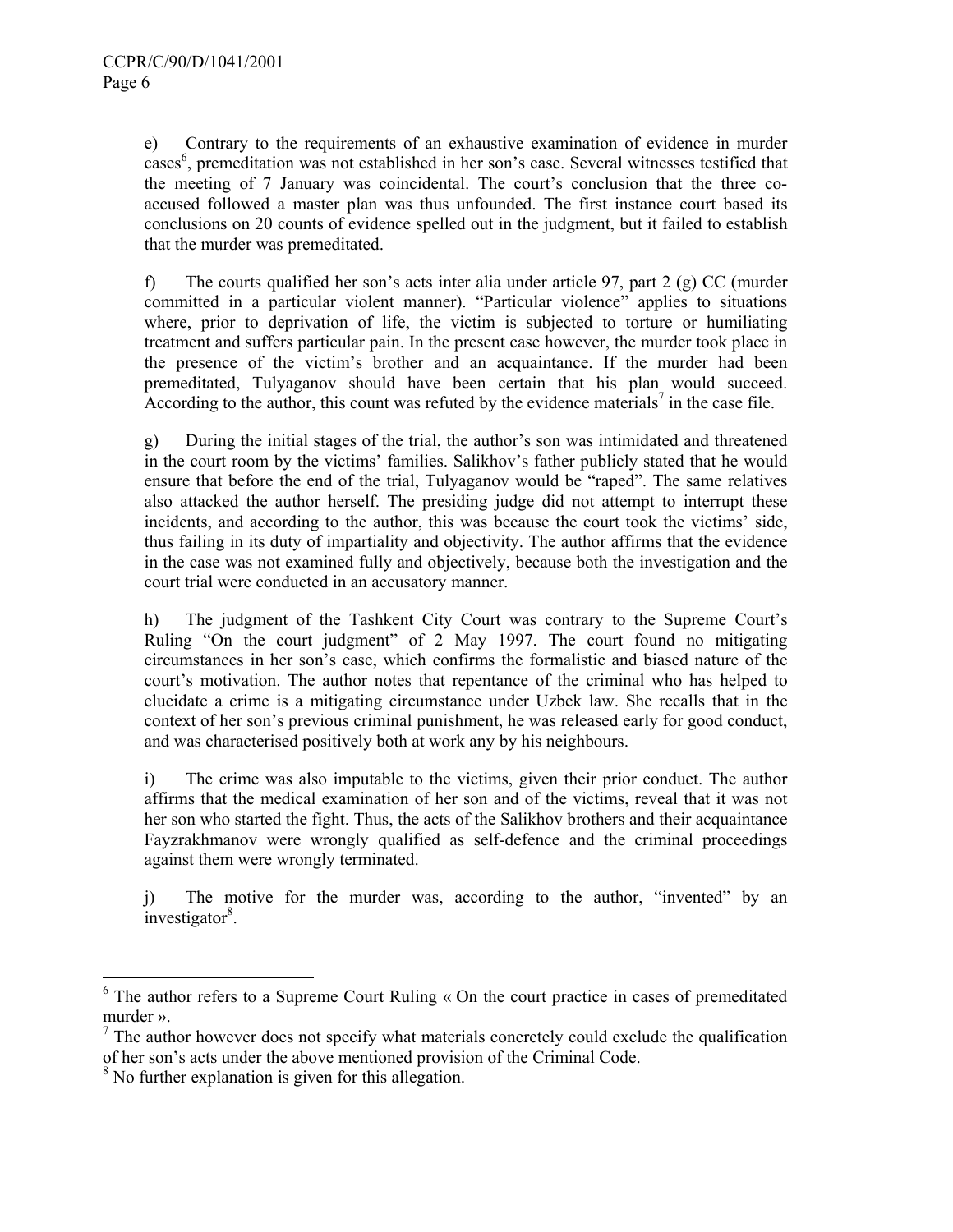#### **The complaint**

3. The author claims that the facts as submitted amount to a violation of her son's rights under article 6; article 9; article 14; article 15; and article 16, of the Covenant.

#### **State party's observations**

4. On 23 May 2002, the State party confirmed that the author's son was sentenced to death by the Tashkent City Court on 5 July 2001, for having committed premeditated murder by administering three stabs with a knife in the heart of a 20 years' old man, Temur Salikhov, under aggravating circumstances, and attempted to murder Ruslan Salikhov and Fayzrakhmanov. On 21 August 2001, the appeal instance of the Tashkent City Court confirmed the death sentence. The case was also examined by the Supreme Court, which ultimately confirmed the death sentence. According to the State party, Tulyaganov's guilt was established by the evidence contained in the case file. In determining his guilt, the courts took into account that he had already been sentenced for crimes in the past.

#### **Author's comments on the State party's observations:**

5.1 On 27 September 2002, the author presented further information and commented on the State party's observations. First, she submits a copy of a death certificate that shows that her son's execution by firing squad took place on 18 January 2002. She recalls that the State party did not give any explanation for its non compliance with the Committee's request for interim measures<sup>9</sup>.

5.2 The author notes that the State party deliberately misrepresents the facts of the case, because Temur Salikhov died from blood loss and lack of timely medical assistance, and not because of the wounds he received.

5.3 The author notes that the State party does not refer to the conclusions of the medical examination of her son, carried out during the preliminary investigation, and which disclose that he sustained heavy bodily injuries.

5.4 The State party's reply does not explain on what grounds her son was charged with the attempted murder of Ruslan Salikhov and Fayzrakhmanov. In this regard, the author affirms that according to the conclusions of the medical examinations of the individuals in question, their bodies disclosed only minor knife wounds, i.e. only light bodily injuries that represented no danger to their lives.

 $9$  The Committee discussed the situation during its 76th session. It deplored the State party's failure to comply with its interim measures request and asked the State party, in a Note verbale of 15 November 2002, to provide explanations for its conduct. In spite that it was reminded about this request on two occasions, no reply was received from the State party.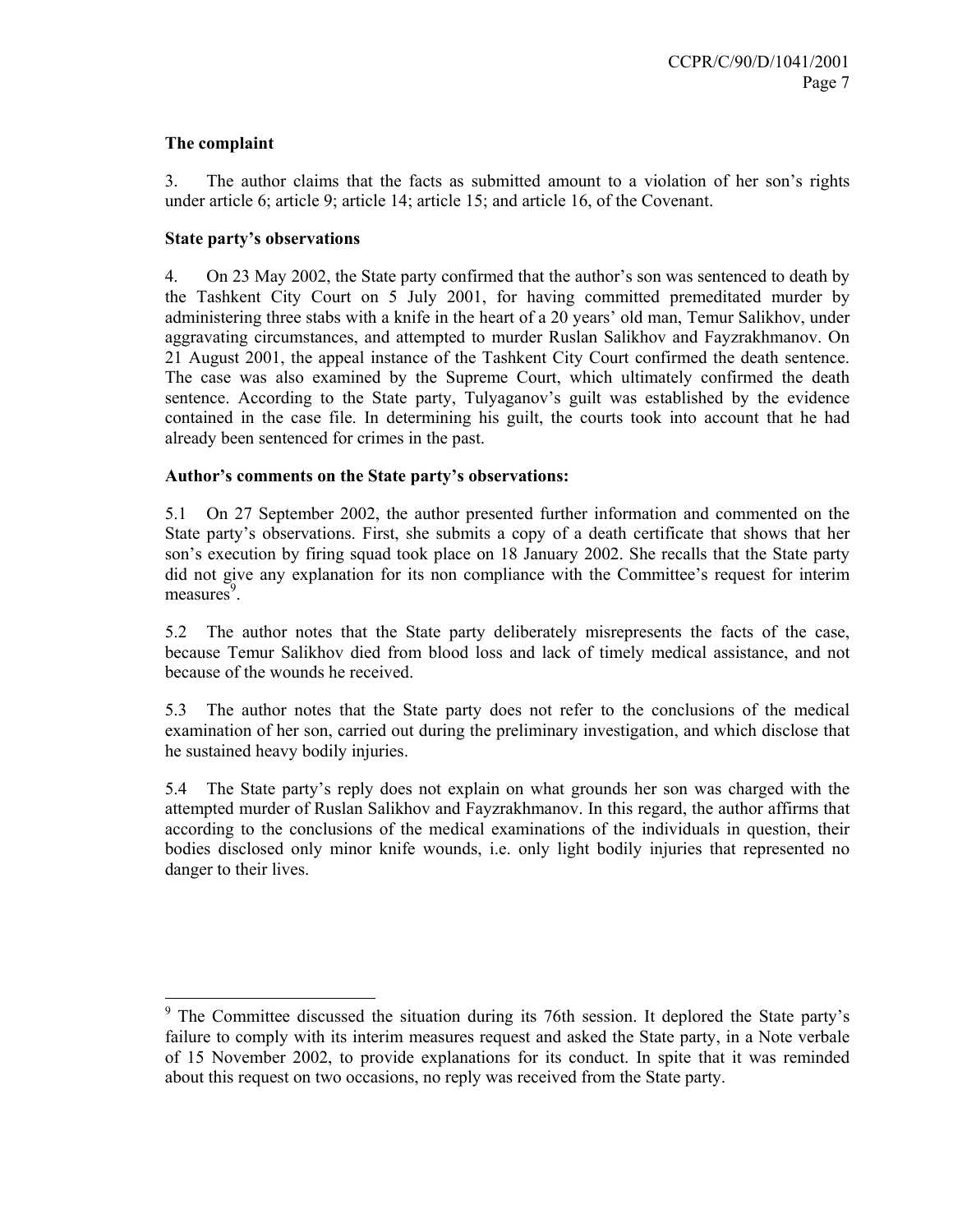#### **Non respect of the Committee's request for interim measures**

6.1 The author affirms that the State party executed her son despite the fact that his communication had been registered under the Optional Protocol and a request for interim measures of protection had been duly addressed to the State party. The Committee recalls<sup>10</sup> that by adhering to the Optional Protocol, a State party to the Covenant recognizes the competence of the Committee to receive and consider communications from individuals claiming to be victims of violations of any of the rights set forth in the Covenant (in the Preamble and in article 1). Implicit in a State's adherence to the Protocol is an undertaking to cooperate with the Committee in good faith, so as to enable it to consider such communications, and after examination, to forward its Views to the State party and to the individual concerned (article 5, paragraphs 1 and 4). It is incompatible with these obligations for a State party to take any action that would prevent or frustrate the Committee in its consideration and examination of the communication, and in the expression of its final Views.

6.2 Apart from any violation of the Covenant found against a State party in a communication, a State party commits grave breaches of its obligations under the Optional Protocol if it acts to prevent or to frustrate consideration by the Committee of a communication alleging a violation of the Covenant, or to render examination by the Committee moot and the expression of its Views nugatory and futile. In the present case, the author alleges that her son was denied his rights under various articles of the Covenant. Having been notified of the communication, the State party breached its obligations under the Protocol by executing the alleged victim before the Committee concluded its consideration and examination of the case, and the formulation and communication of its Views.

6.3 The Committee recalls that interim measures under rule 92 of its Rules of Procedure adopted in conformity with article 39 of the Covenant, are essential to the Committee's role under the Protocol. Flouting of the rule, especially by irreversible measures such as, as in this case, the execution of Mr. Refat Tulyaganov, undermines the protection of Covenant rights through the Optional Protocol $<sup>11</sup>$ .</sup>

#### **Issues and proceedings before the Committee**

# **Consideration of the admissibility**

 $\overline{a}$ 

7.1 Before considering any claim contained in a communication, the Human Rights Committee must, in accordance with rule 93 of its rules of procedure, decide whether or not the communication is admissible under the Optional Protocol to the Covenant.

7.2 The Committee notes, as required by article 5, paragraph 2 (a) and (b), of the Optional Protocol, that the same matter is not being examined under any other international procedure of investigation or settlement, and that it is uncontested that domestic remedies have been exhausted.

 $10$  See Piandiong v. the Philippines, Communication No. 869/1999, Views adopted on 19 October 2000, paragraphs 5.1 to 5.4.

<sup>&</sup>lt;sup>11</sup> See, inter alia, Davlatbibi Shukurova v. Tajikistan, Communication No. 1044/2002, Views adopted on 17 March 2006, paragraphs 6.1 -6.3.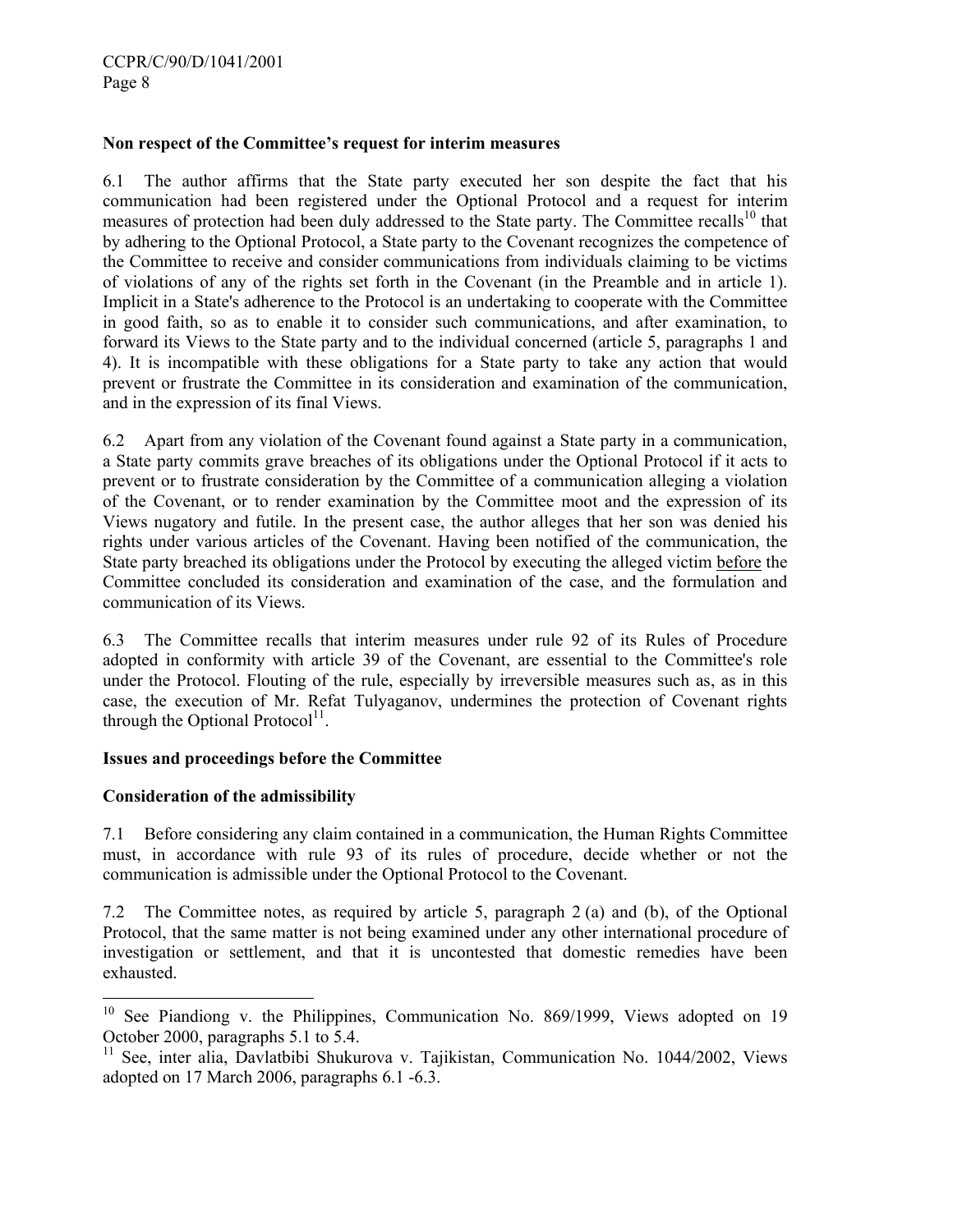7.3 The Committee has noted the author's claim that her son's rights, under article 9 of the Covenant, have been violated. In the absence of any other pertinent information in this regard, this part of the communication is deemed inadmissible, as insufficiently substantiated for purposes of admissibility, under article 2 of the Optional Protocol.

7.4 The Committee has noted that the author's allegations (see paragraph 2.6 above) about the manner the courts handled her son's case and qualified his acts, may raise issues under article 14, paragraphs 1 and 2, of the Covenant. It observes, however, that all these allegations relate primarily to the evaluation of facts and evidence by the State party's courts. It recalls that it is generally for the courts of States parties to evaluate facts and evidence in a particular case, unless it can be ascertained that the evaluation was clearly arbitrary or amounted to a denial of justice<sup>12</sup>. Even if it would be within the Committee's competence to determine whether a trial was conducted in accordance with article 14 of the Covenant, in this case, the Committee considers that, in the absence, in the case file, of any court records, trial transcript, or expert conclusions, which would make it possible for the Committee to verify whether the trial in fact suffered from the alleged defects, the author has failed sufficiently to substantiate her claims under these provisions. In these circumstances, this part of the communication is inadmissible under article 2 of the Optional Protocol.

7.5 The Committee further notes that the author has invoked a violation of her son's rights under articles 15 and 16 of the Covenant, without presenting any specific reasons why she considers these provisions to be violated. In the circumstances it decides that this part of the communication is inadmissible under article 2, of the Optional Protocol, as insufficiently substantiated, for purposes of admissibility.

7.6 The Committee considers that other allegations which appear to raise issues under article 6; article 7; and article 14, paragraph 3 (g) of the Covenant, have been sufficiently substantiated, for purposes of admissibility, and declares them admissible.

# **Consideration of the merits**

 $\overline{a}$ 

8.1 The Human Rights Committee has considered the communication in the light of all the information made available to it by the parties, as provided for under article 5, paragraph 1, of the Optional Protocol.

8.2 The author has claimed that her son was beaten and tortured by investigators to force him to confess guilt in the murder. According to her, and contrary to the requirements of a Ruling of the Uzbek Supreme Court of 20 February 1996, the Tashkent City Court used her son's confessions to establish his guilt and to convict him. The author also claims that her son's lawyer submitted a request to the District Police Department to have her son examined by a medical doctor, so as to confirm that he was subjected to ill-treatment but the investigator in charge of the case refused to comply with the request. These allegations were also brought to the attention of the Presidential administration when the author's son requested a Presidential pardon<sup>13</sup>, but no reply was ever received. The Committee recalls that once a complaint against ill-treatment

<sup>&</sup>lt;sup>12</sup> See, inter alia, Communication No 541/1993, Errol Simms v. Jamaica, Inadmissibility decision adopted on 3 April 1995, paragraph 6.2.

 $^{13}$  A copy of the undated letter to President is provided by the author.